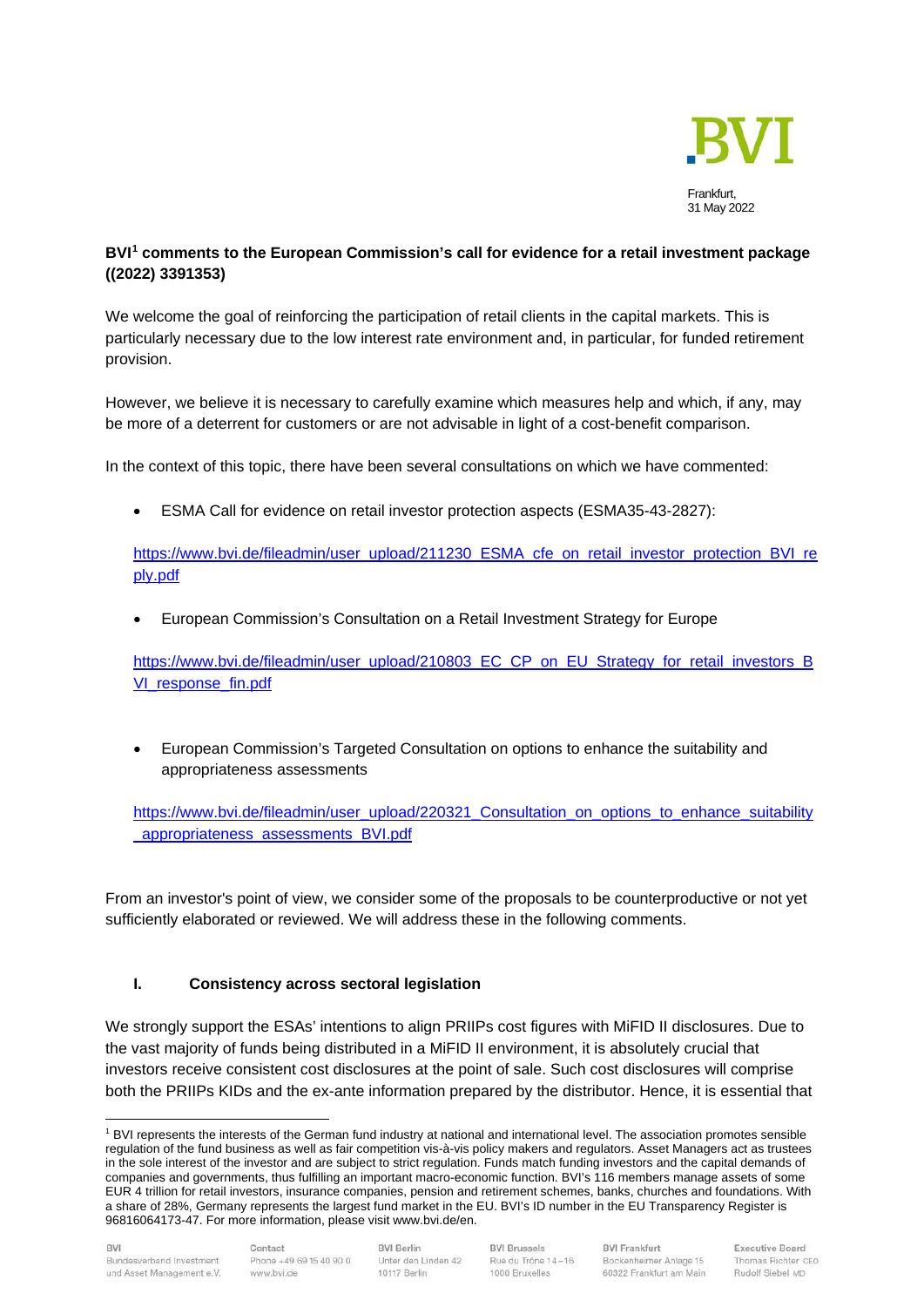

the figures on product costs presented in both disclosures interrelate in a consistent way and provide investors with a meaningful overview of costs related to a specific investment product or service.

However, we see major problems with presentation of relative costs as monetary amounts based on a number of assumptions. The difficulty can be best illustrated by reference to the presentation of performance fees for funds under MiFID II and PRIIPs. The current market standard under MiFID II is presentation of costs assuming a net zero performance over the relevant time period. The same approach is proposed to be applied for the PRIIPs cost calculations under the final ESA report from July 2020. While appreciating the intended alignment of product cost calculations under both frameworks, we are concerned about the implications of this approach for the overall comprehension by investors. Performance fees have to be presented under PRIIPs as the average of the last five years, i.e. by reference to fees accrued on the basis of the actual fund performance. However, if such average is shown under the scenario of zero net performance, investors will likely get the impression that performance fees will in any case drag down the net yield of their investment, even though in such circumstances performance fees will never be incurred.

In our view, it is essential to inform investors about the key features of a product by explaining the general mechanism of calculating and charging performance fees in line with the current practice in the UCITS KIID. Presentation of specific monetary figures might appear plain and easily to understand at first glance, but will never accurately reflect the actual amount of charges that will be incurred in future by the individual investor.

Directive 2016/97 (IDD, Insurance Distribution Directive) and MiFID II should be aligned. MiFID II is significantly more restrictive than the IDD in several areas (e.g. investor categories, inducements). Since insurance and other investment products are in direct competition with each other, this leads to an unlevel playing field. This is also to the disadvantage of investors: Irrespective of their objectives, wishes and needs, insurance products could become much more prominent due to the lower regulatory requirements regarding the distribution process. However, the aim should be to focus solely on the investor's perspective.

## **II. Options to enhance the suitability and appropriateness assessments**

The EU Commission has consulted proposals to enhance the suitability and appropriateness assessment in February 2022. The focus is on a standardised personal investment plan for all retail clients. We can understand the Commission's approach, but we also have some concerns.

We are of the opinion that both the suitability assessment and the appropriateness assessment are well-designed and proven processes that do not require extensive change. We are not aware of any significant defects and the alleged (general) weaknesses are not specified at all. From the perspective of both investors and investment intermediaries, careful consideration should be given to whether known and well-functioning processes really need to be redesigned. Such a significant change in the system of obligations for certain investment services would have a massive impact on both investors and investment intermediaries regarding processes, procedures and IT infrastructure.

As stated in the Call for evidence under "evaluation", one focus should be on the costs and benefits resulting from the implementation of investor protection rules. Hence, a very careful consideration must be made as to whether such a significant change is appropriate and in the interest of both the demand side and the provider side.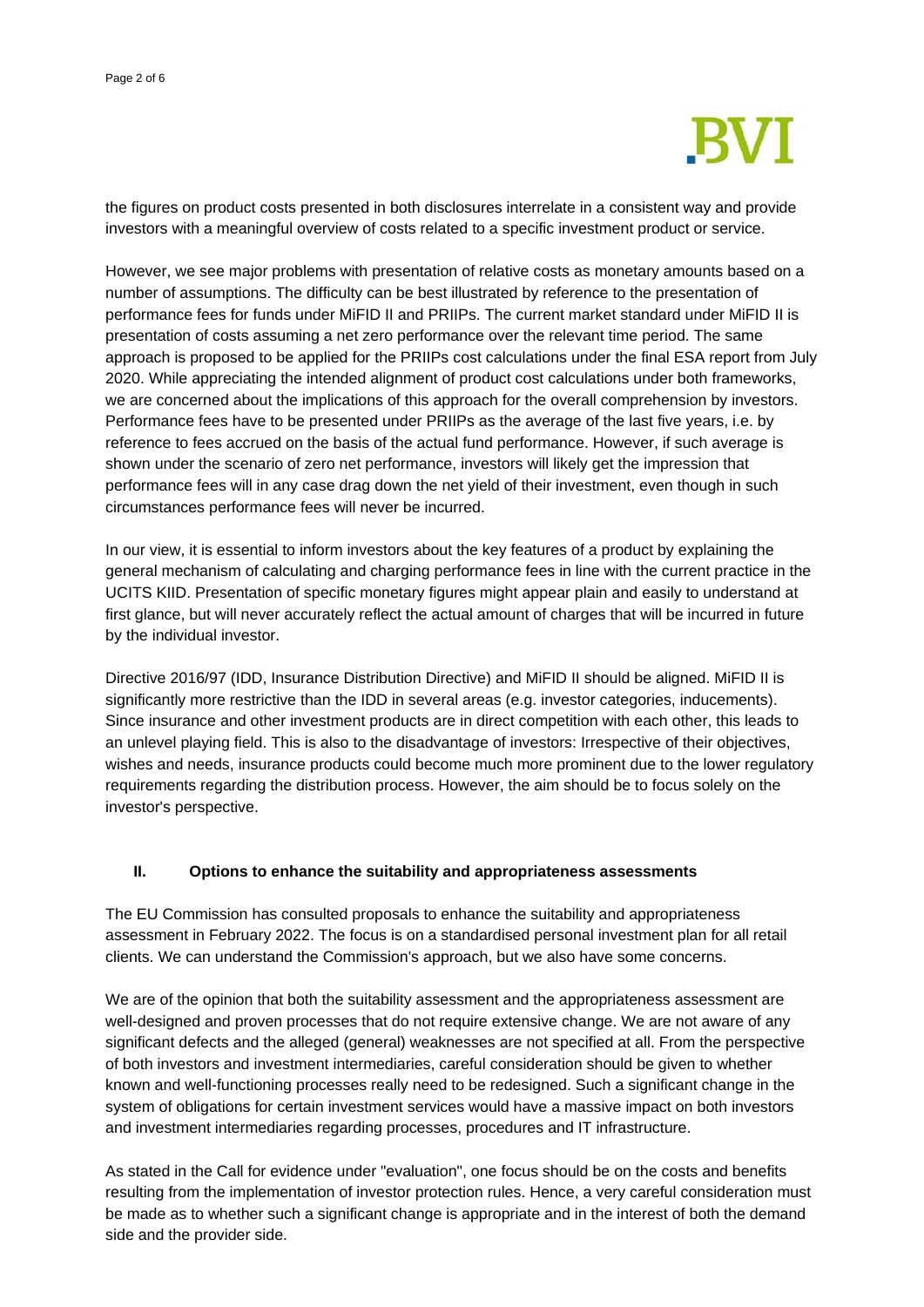

Should the Commission continue to address the issue, we consider it essential that the alleged weaknesses in the existing requirements were clearly identified. The assertion that there are abuses is not sufficient for such a significant and thus cost-intensive change. Furthermore, abuses of individual persons or within individual member states should not lead to the entire financial industry being subjected to stricter regulations without this really being necessary for investor protection or investor interests. Rather, in such cases, national supervisory authorities should be encouraged to monitor and enforce existing requirements more strictly.

Furthermore, it must be taken care to ensure that the processes are not too complicated and timeconsuming for investors. Already today, an advisory process takes a considerable amount of time due to the regulatory requirements. By adding the sustainability preference query, we expect that the discussions will take even longer, and they will also become significantly more complex. The additional determination of a personal investment plan would take even more time. This could also have a negative impact on the willingness of investors to take advice and participate in the capital markets at all. The Commission itself sees this point in this Call for Evidence: Under paragraph "B. Objectives and policy options" it states that the Commission could explore to address the identified problems for example by "reducing the administrative burden for retail investors with sufficient financial capacity and knowledge and experience".

Furthermore, the tiered approach (suitability assessment, appropriateness assessment, execution only) should be maintained. Clients are free to decide whether they want investment advice or act as selfdeciders. We continue to be of the opinion that the appropriateness assessment is sufficient for selfdecision-makers and that full client exploration is not appropriate in this context. It is to be feared that this could tie clients up more time and deter them from participating in the capital market due to the time factor. Therefore, we are very critical of the proposal to create an assessment regime for all investment services.

Please also refer to our comments to the European Commission's Targeted Consultation on options to enhance the suitability and appropriateness assessments.

## **III. Inducements and quality of advice**

In the context of the revision of MiFID II and the Commission's consultation on the Retail Investment Strategy for Europe, a ban of inducements has been discussed again. Even though it is not explicitly part of this consultation, we would like to point out that a ban on commission-based investment advice would have major disadvantages for retail investors.

The criticism of inducements is based on the assumption that because the commissions paid to the advisor may lead to conflicts of interest, commission-based investment advice is of inferior quality compared to fee-based investment advice (so-called independent investment advice) and should be abolished. We do not share this view; on the contrary, both advisory models must continue to coexist.

Investment advice is not automatically better just because it is paid with a fee instead of a commission. The idea of strengthening fee-based investment advice stems from a time when it was not sufficiently clear to clients where and which commissions were paid. As a result of the disclosure requirements introduced by MiFID II, the types and quantities of commissions are now clearly presented to the clients so that they can make their decisions freely in the knowledge of this. It goes without saying that the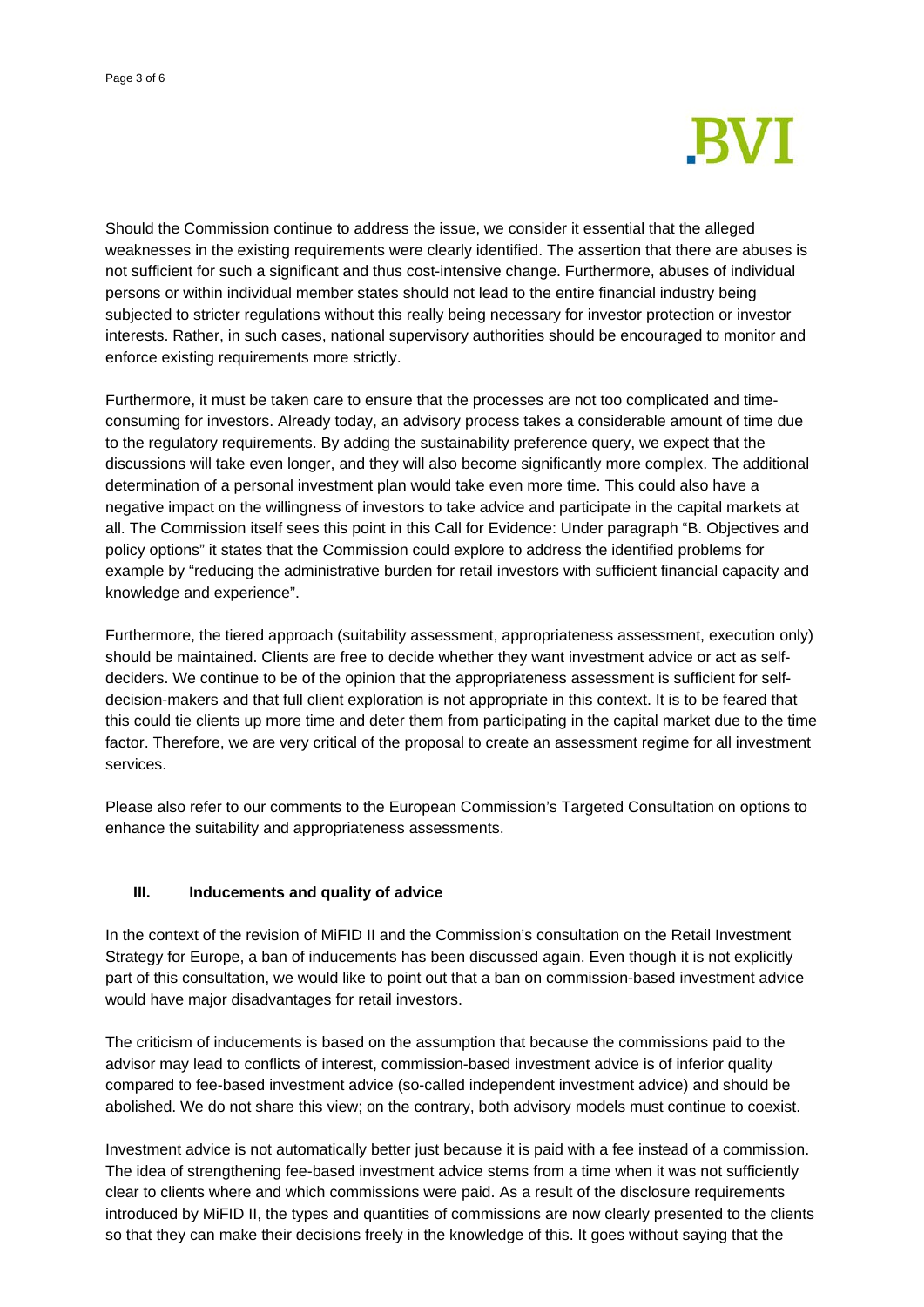

interests of the client are also taken into account by the advisor in any commission-based investment advice: on the one hand, this is stipulated in Art. 27 MiFID II Delegated Regulation in conjunction with Art. 16, 23 and 24 MiFID II; on the other hand, the advisor also has an interest on her or his own in advising the clients in line with their interests because after all she/he wants the client to come back. Furthermore, it is a common misconception that fee-based advisors are free of conflicts of interest. For example, an advisor might restructure a portfolio because he or she can generate additional fee-based advice.

Clients should be free to decide which type of investment advice they wish to make use of. The fact that clients often do not want to receive investment advice on a fee basis is not recognised. In Germany for example the demand for this type of investment advice as an alternative is very low. If one type is abolished in order to promote the other, clients are deprived of their freedom of choice. Here too, however, it is true that clients being patronised does not equal protection of clients.

Commission-based investment advice can be very beneficial for retail investors, particularly for those with smaller amounts of money to invest. Since commissions are based on the investment amount, the advice can be offered to investors with small amounts as well as to investors with higher amounts to invest. With fee-based investment advice, on the other hand, it is to be expected that advisors will focus on wealthy clients. Access to advice for less wealthy clients will therefore be cut off. From the perspective of many clients, fee-based investment advice is also likely to be extremely expensive in relation to the concrete investment amount because the fee is set in absolute terms. It is to be feared that retail investors with smaller amounts will no longer make use of an investment advice service of their own accord. This would counteract one of the objectives of the EU Retail Investment Strategies, namely to facilitate access to the markets for retail clients. Retail investors might be tempted to invest money by way of execution only instead of following individual advice tailored to their needs. This entails a considerable risk, especially for inexperienced investors.

In the UK, these assumptions are supported by the "Evaluation of the impact of the Retail Distribution Review and the Financial Advice Market Review" of the FCA published in December 2020. For example: "Our firm survey shows that even firms without a formal minimum threshold generally have high average pot sizes among their current customers. This indicates that access to advice is, in practice, limited for consumers with smaller pots." (p. 33)

Also the KPMG-Study "The future of advice", published in November 2021, supports these assumptions [\(https://hub.kpmg.de/the-future-of-advice?utm\\_campaign=FS%20-%20Studie%20-](https://hub.kpmg.de/the-future-of-advice?utm_campaign=FS%20-%20Studie%20-%20Zukunft%20der%20Beratung&utm_source=AEM&__hstc=214917896.dfdf59f7dca8e2bbccd29b0ed5828c35.1638957760981.1638957760981.1638957760981.1&__hssc=214917896.1.1638957760981&__hsfp=3662856533) [%20Zukunft%20der%20Beratung&utm\\_source=AEM&\\_\\_hstc=214917896.dfdf59f7dca8e2bbccd29b0ed](https://hub.kpmg.de/the-future-of-advice?utm_campaign=FS%20-%20Studie%20-%20Zukunft%20der%20Beratung&utm_source=AEM&__hstc=214917896.dfdf59f7dca8e2bbccd29b0ed5828c35.1638957760981.1638957760981.1638957760981.1&__hssc=214917896.1.1638957760981&__hsfp=3662856533) [5828c35.1638957760981.1638957760981.1638957760981.1&\\_\\_hssc=214917896.1.1638957760981&](https://hub.kpmg.de/the-future-of-advice?utm_campaign=FS%20-%20Studie%20-%20Zukunft%20der%20Beratung&utm_source=AEM&__hstc=214917896.dfdf59f7dca8e2bbccd29b0ed5828c35.1638957760981.1638957760981.1638957760981.1&__hssc=214917896.1.1638957760981&__hsfp=3662856533) hsfp=3662856533):

- "Asked about their reaction to the introduction of an advisory fee, 35% of respondents said they would no longer seek advice." (p. 24)
- "In addition to the willingness to use investment advice, the introduction of advisory fees would also reduce the willingness to buy financial products. Just under a quarter of respondents said they would buy financial products less frequently (12%) or stop buying them at all (12%) in this case. The correlation between the use of advice and participation in the capital markets is shown by the above-mentioned FCA study from 2020." (p. 24)
- "The commission-based model has clear cost advantages over feebased investment advice for smaller investment amounts; only for investment amounts above €25,000 do the benefits exceed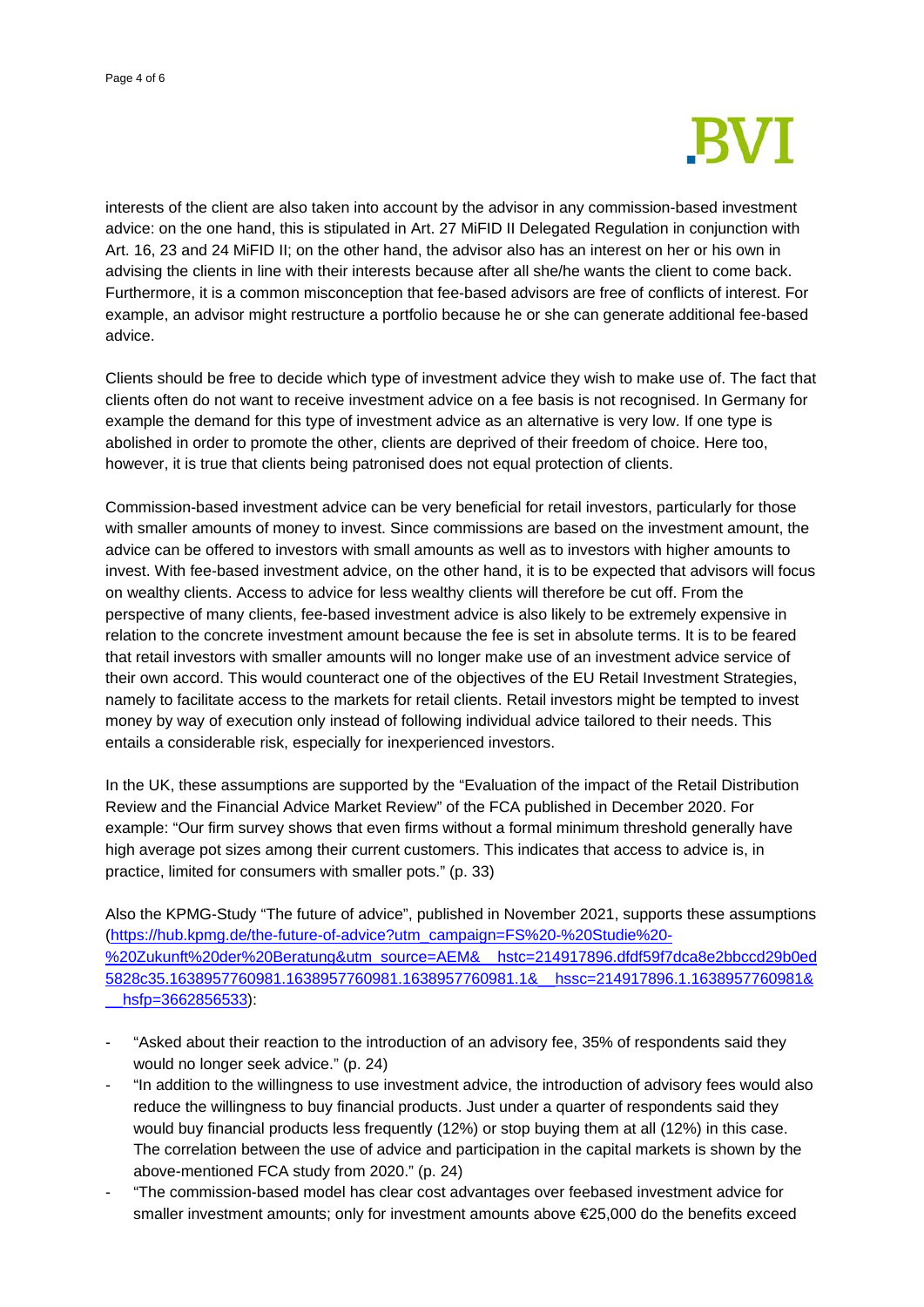

the fees payable. In relation to the typical investment amount of retail clients, the costs of fee-based investment advice are disproportionately high." (p. 29)

The FCA report and the above-mentioned study show that fee-based investment advice does not only fail to solve the existing problems but also generates additionally new ones.

Commission-based investment advice also offers another advantage: Clients can obtain advice from different advisors several times before investing without incurring additional costs. Clients who have to pay a fee would certainly refrain from doing so. In addition, clients can decide against an investment after receiving advice without incurring any costs. Abolishment of commission-based investment advice would also create a further distortion of competition compared with insurance distribution regulation, where commission-based advice is still permitted – even under less stringent regulatory conditions than under MiFID II.

The coexistence of commission-based investment advice and fee-based investment advice is proven and tested, creates choice for clients and ensures that all clients have access to high-quality investment advice. Knowing all the costs involved, the mature investor can decide which type of investment advice he/she wants to take advantage of. We therefore expressly oppose a ban on commission-based investment advice.

## **IV. Competence of advisors**

In addition to the renumeration set-up, the competence of the advisors should also be reviewed. Here, too, we consider it imperative to check whether a lack of competence is actually an EU-wide problem that makes a change/strengthening necessary. It might also be sufficient to call on national supervisory authorities to pursue abuses more consistently and to sanction violations.

For Germany, we can say that the staff of investment firms providing investment advice and other relevant information have to complete a bank or insurance-related vocational education or academic studies and are subject to ongoing training and qualification requirements. In Germany, therefore, the staff must already meet certain qualifications; an additional certificate is not necessary. Supervision is carried out by national authorities. We do not see any need for an EU-wide framework for a uniform certification, neither do we see any benefit. A test or exam can be very superficial, then such a certification would have no added value. An in-depth exam, on the other hand, makes only limited sense: although the same legal framework conditions apply within Europe, there are differences in the Member States. Open-ended real estate funds can be mentioned as an example for the German market. These funds, which are in strong demand in Germany, play a subordinate role in other EU member states. Hence, the focus of the necessary qualifications of the staff providing investment advice and other relevant information can vary greatly within the EU.

## **V. Financial literacy, complex information**

From our perspective, the main objective is to enable the investors to attain an informed decision about their investments. The requirements of MiFID II provide the investors with all the information needed. Furthermore, they are supported in their investment decisions by being provided high-quality investment advice. But an understanding and know-how of capital markets as well as financial products cannot solely be achieved by increased product transparency and advice. Instead, early education – be